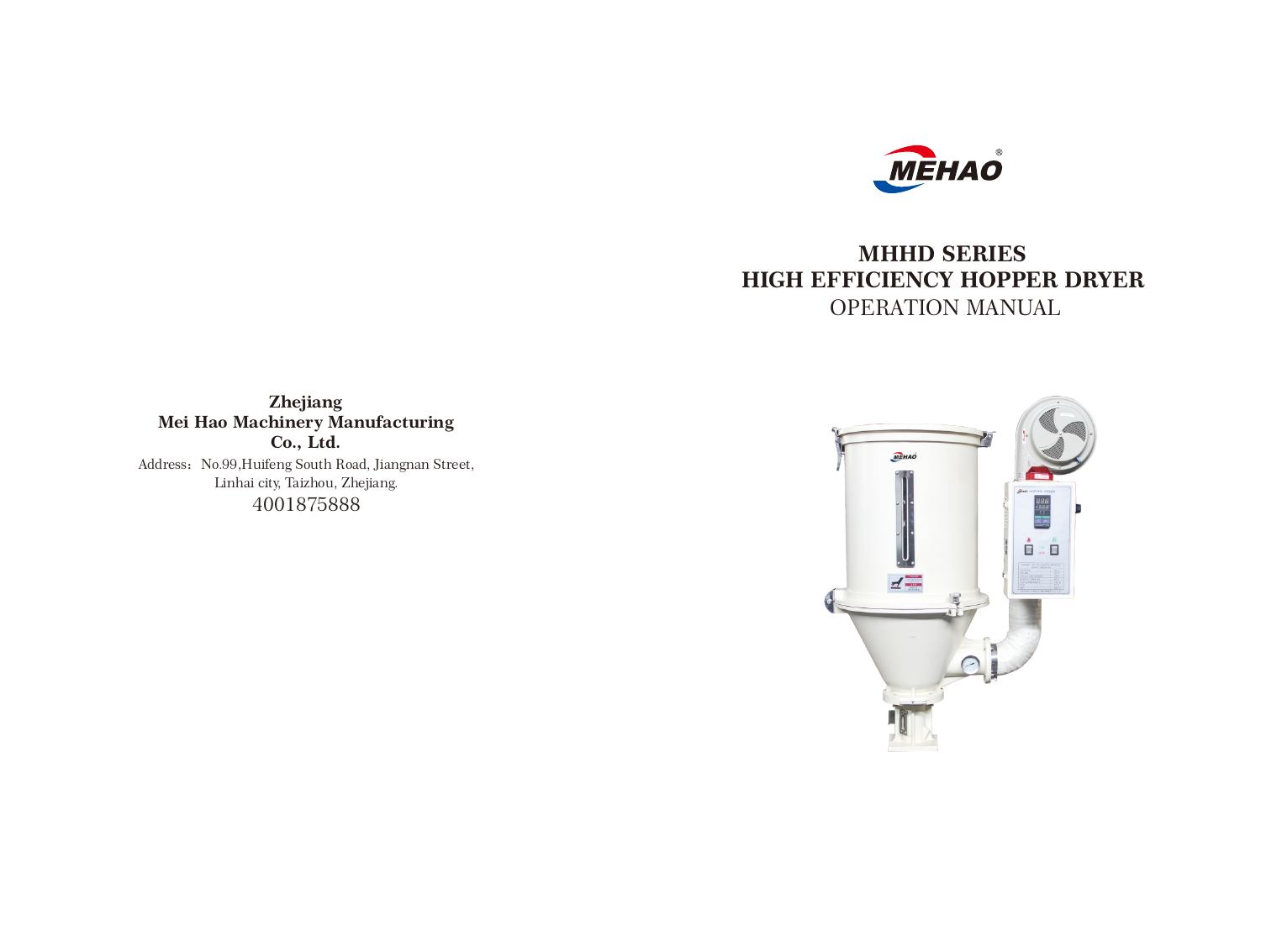

# **CONTENT**

| 4. The mechanical structure and working principle ………… 04 |
|-----------------------------------------------------------|
|                                                           |
|                                                           |
|                                                           |
|                                                           |

To all consumers: You should read through the specification carefully before you install and operate the machne.

# **1.Summarization**

In the installation and use of the machine carefully before reading this instruction manual, lest cause accidents or damaged by the machine.

 $\triangle$  Note: The appearance of the high temperature dryer, easy scald, when using, should be careful.

The MHHD series dryer apply to drying all kinds of plastic materials.This dryer by direct installed in molding hosts primarily, with compact structure, convenient operation,sirocco straight blow type design more easily drying raw materials,hot air from down to up through the whole barrel rear out raw material,Let the energy loss to the minimum extent.

# **2.Characteristic**

- With the high-performance spread equably dispersed hot (1) air drying, keep plastic device uniform, enhance the dry efficiency.
- $(2)$  BaiTels and bottom can open, clean material is convenient, quickly replace material.Ensure raw material to prevent contamination.
- (3) Can be connected directly with the plastic machine design, avoid the second damp.
- $(4)$  After drying of raw materials to fall into the injection molding machine thermal state can shorten the dissolution time and improve injection efficiency.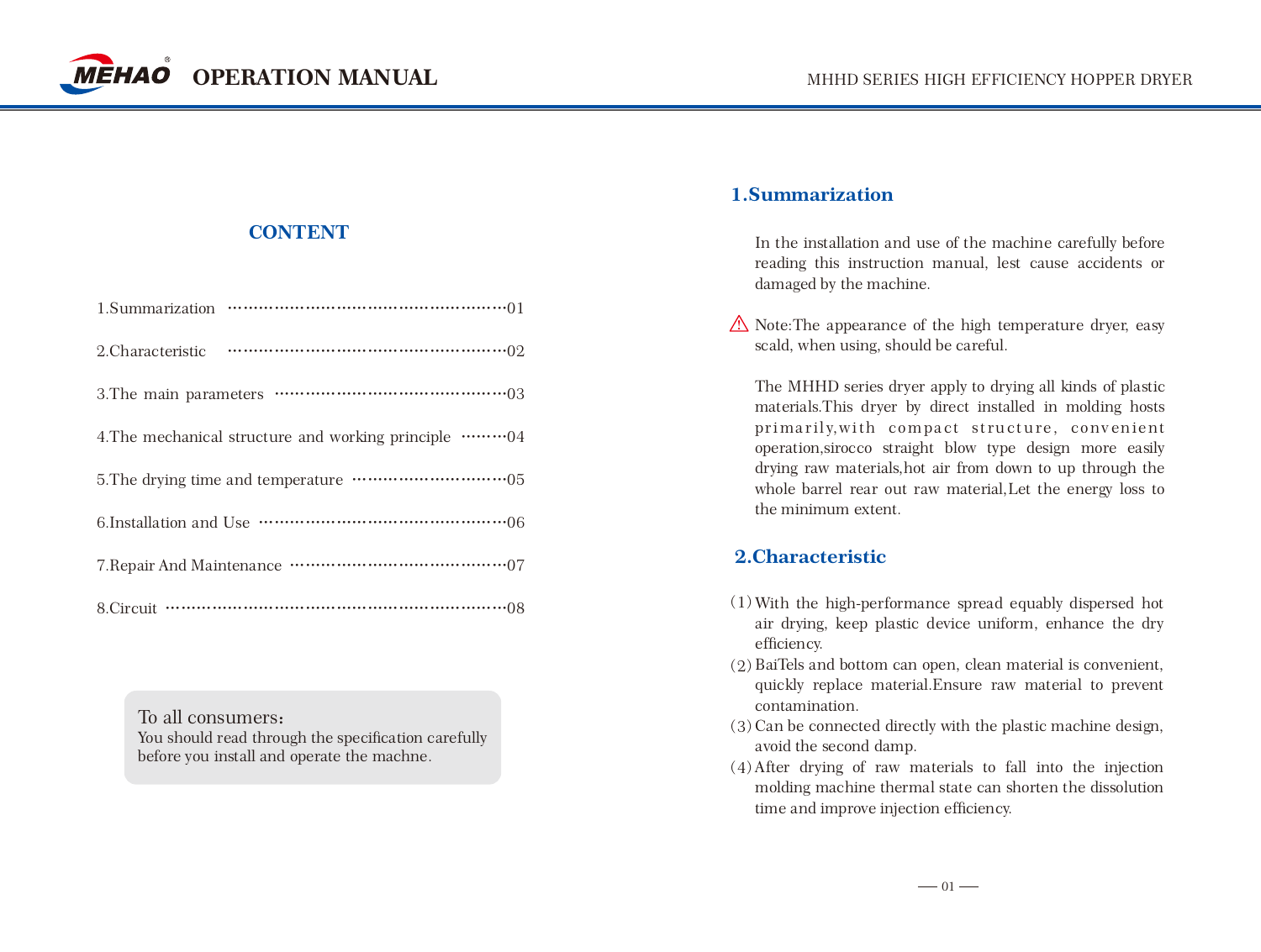

### **3.The main parameters**

By choose molding machine specifications size selection dryer specifica-tion is extremely important, choose excessive waste energy and capital, conversely drying effect is bad,To reach to efficient drying effect, ensure material dry completely, can according to molding injection quantity computation time,its selection method

Every hour launch dosage= Dryer amount of material loaded 2.5

Eg:Every hour lunch dosage bits of 20kg into type,should choose which kind of specification drying.

Should choose MHHD-50 or more model of machine.

| Model      | Capacity | Power |      | External size                 | Weight |      |
|------------|----------|-------|------|-------------------------------|--------|------|
|            | (KG)     | (KW)  | (W)  | (MM)                          | (KG)   | (LB) |
| MHHD-12E   | 12       | 1.8   | 50   | 620×400×820                   | 22     | 48   |
| MHHD-25E   | 25       | 3     | 120  | 760×500×1040                  | 34     | 75   |
| MHHD-50E   | 50       | 4.5   | 180  | 870×540×1210                  | 45     | 99   |
| MHHD-75E   | 75       | 5.5   | 180  | 940×600×1310                  | 56     | 123  |
| MHHD-100E  | 100      | 6     | 220  | $1020 \times 730 \times 1410$ | 68     | 150  |
| MHHD-150E  | 150      | 7.5   | 300  | $1100 \times 770 \times 1760$ | 90     | 198  |
| MHHD-200E  | 200      | 10    | 350  | 1200×850×1830                 | 110    | 242  |
| MHHD-300E  | 300      | 15    | 550  | 1420×1000×1880                | 150    | 330  |
| MHHD-400E  | 400      | 15    | 750  | 1480×1060×2000                | 170    | 374  |
| MHHD-600El | 600      | 20    | 1100 | 1580×1160×2380                | 280    | 616  |
| MHHD-800E  | 800      | 30    | 2200 | 1800×1280×2480                | 360    | 792  |
| MHHD-1000E | 1000     | 40    | 2200 | 2000×1400×2480                | 500    | 1100 |

The above parameters are subject to change without notice.

### **4.The mechanical structure and working principle**

4.1 Structure schematic



16.Material sluice 17.Protection screen separator 18.Dust collector 19.Export screen separator 20.Under close blade 21.Rubber MATS 22.Lower ring 23.The dry room 24.Visual material box 25.Handle 26.Annulus on 27.Vent 28Lid 29 Sco blade 1.Blowers 2.Wineregulator 3.Flange 4.Alarm light 5.Control box 6.Overtem perature controller 7.Automatic temperature regulator 8.Electric switch and indicator light 9.Blowers switch and indicator light 10.Duct 11.Electric heating tube 12.Feeling temperature 13.Metal temperature form 14.Check materials export  $15.$ Assembling base  $-03 -$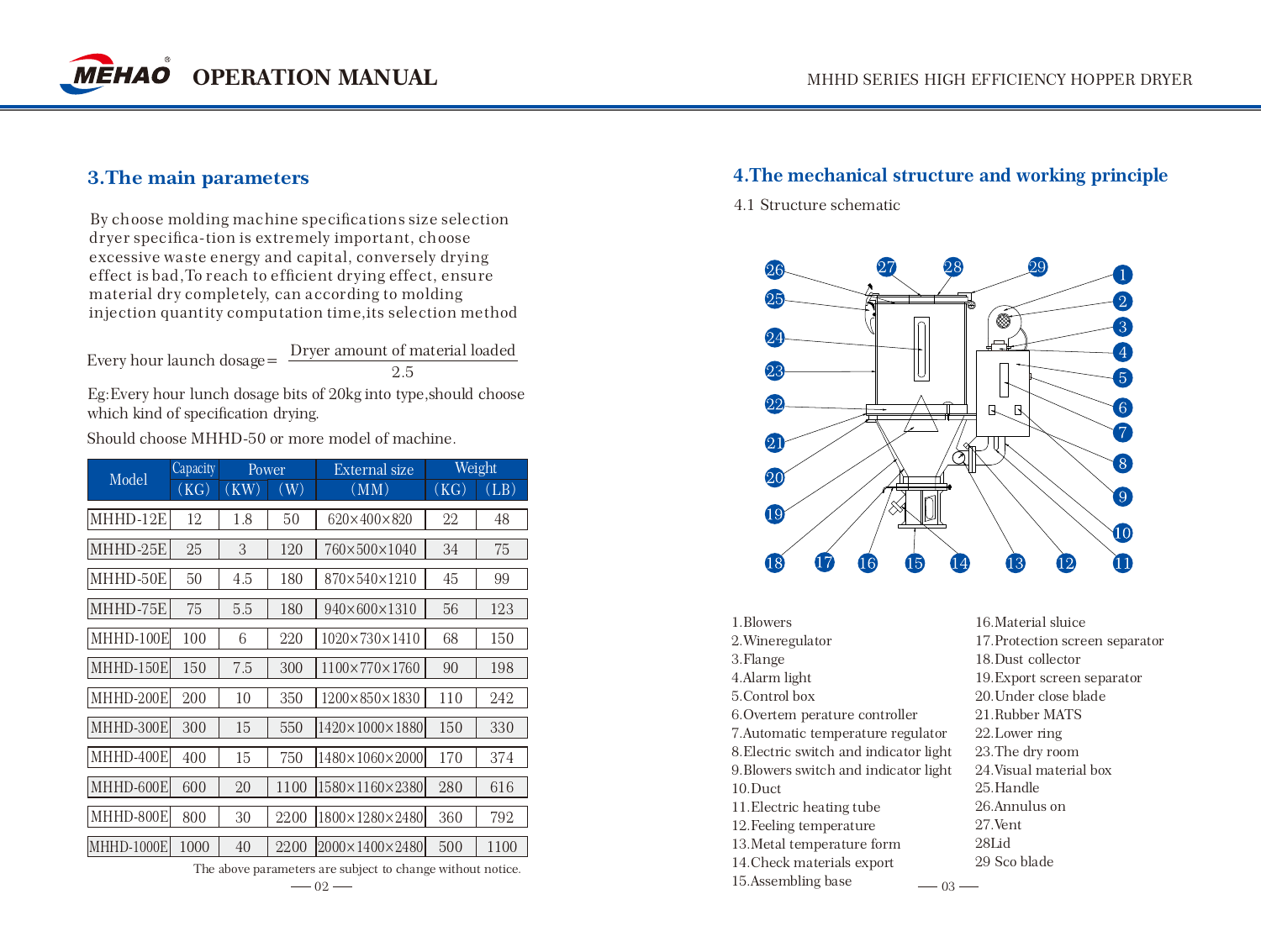

#### 4.1 Drying principle

Wind machine blower blew out of wind,through high temperature electric heat pipe become hot air temperature control instrument, then after electronic control, in the proper temperature into special structure of hot air chamber, forming an average of pressures uniform particles in the air drilling raw materials by under all the way along the way for heat roll, promote dry, take away the moisture, then the vent to discharge.Resin, namely accept input from dry, in by go up and down slowly drop process, continuously for drying,water gradually decrease, repass screen and protect screen separator separation, separate after drying, raw material with thermal state into molding machine inside,so complete efficient continual drying effect, shading screen and holes will directly influence the stand or fall of drying effect.

### **5.The drying time and temperature**

### 5.1 The drying time

In began to take shape before work, must make raw materials drying, to ensure sufficient and dry 100% molding rate.Appropriate selection of drying temperature and can adjust the fan flow, the material in about 2.5 hours to reach the required amount into forming a dry work, as long as timing molding supplement materials can continual drying need not discontinuous.

Note:In dry process, must keep always bucketful, in order to ensure the machine life, reduce energy consumption and drying effects.

#### 5.2 The drying temperature

All kinds of raw materials of the drying temperature, please refer to the table and raw material factory of data, and must consider sirocco cannot make material dissolves agglomerate, cooperate grain practical experience, the discretion to determine the right temperature.This dryer in materials due to the bottom of drier by raw material itself flows into machine, when the temperature is high, the raw material flows through protect screen separator nearby easily agglomerate, blocking the whereabouts of hot air passage and raw materials, so that the failure.Therefore the drying temperature the choosing principle is guaranteed to particles don't happen agglomerate phenomenon under the premise of get good drying effect.

## Plastic raw material drying temperature reference table

| Material name        | Centigrade             | Fahrenhit degree |
|----------------------|------------------------|------------------|
| PE、PP、PS             | 80°C                   | $176^{\circ}F$   |
| <b>NYLON</b>         | $80^{\circ}$ C         | $176^{\circ}F$   |
| CELLULOSE, SERIES    | $75^{\circ}\mathrm{C}$ | $167^{\circ}F$   |
| ACRYLIC, ABB, AS     | 82°C                   | $180^{\circ}$ F  |
| <b>POLYCARBONATE</b> | 120° <del>C</del>      | $248^{\circ}F$   |
| <b>PVC</b>           |                        | $158^{\circ}$ F  |
|                      |                        | $356^{\circ}$ F  |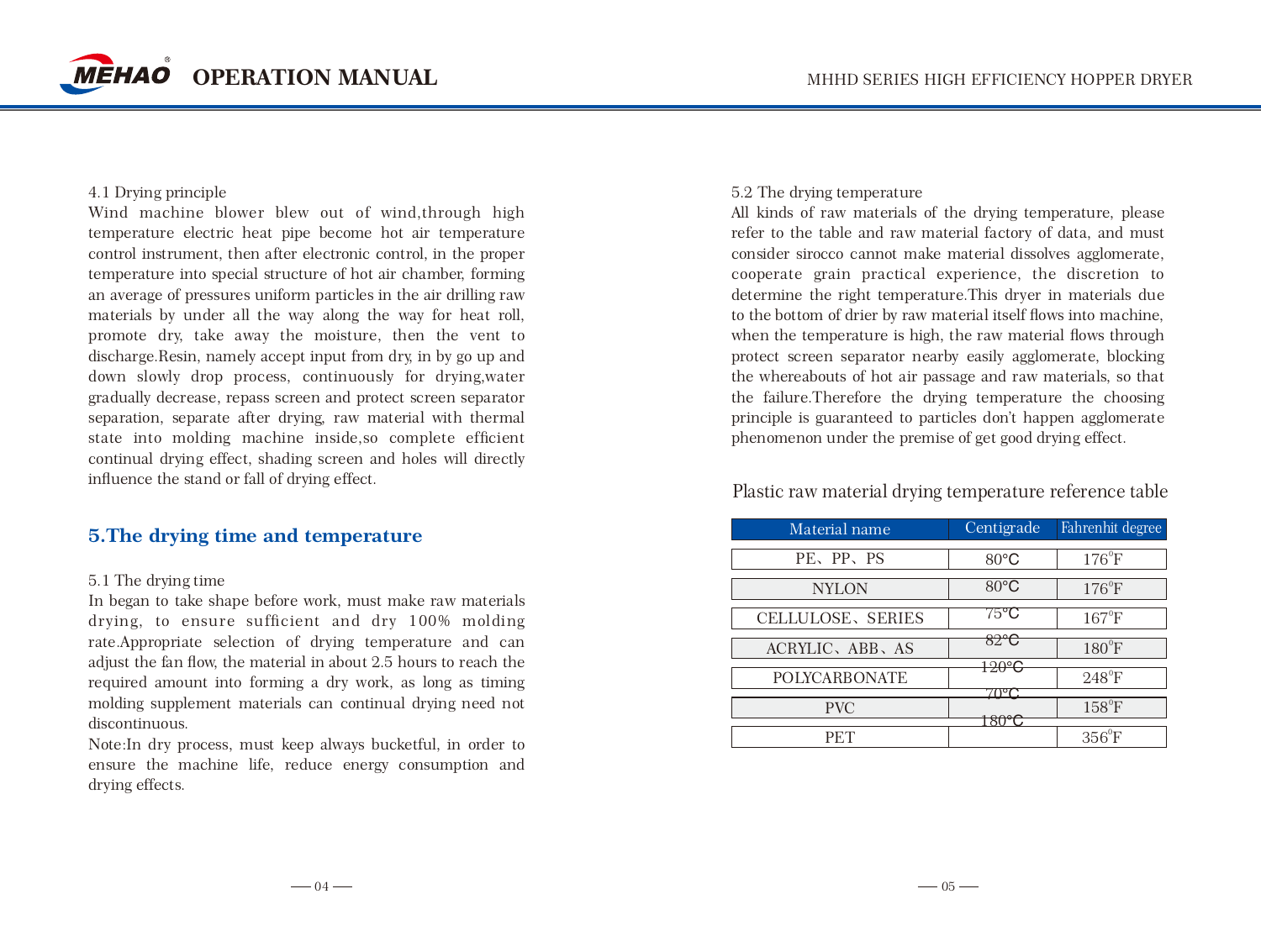

### **6.Installation And Use**

#### 6.1Installation

Will this dryer base bored after, erect in plastic injection moulding machine feeding port, tightening bolt connection with fixed, and set good grounding wires.

### 6.2Connect the power

Three-phase four wire 3 80/220/460v.60Hz.Will distribution box open, reference wiring diagrams, connected to the power source, and power, voltage should pay attention to whether conform to,the power switch specifications and load protect rated whether recognition, and start blowers check rotation direction correctly.

### 6.3Adjust wind

Reference plastic raw materials of the drying temperature reference table, according to practical experience in electronic temperature control instrument regulating discretion.The first use of process, contrast temperature control instrument and metal pointer table, such as whether index isconsistent with different temperature control instrument must be adjusted to the instructions of electronic scale, make correspond.

### 6.4Conditioning wind

Conditioning wind, directly affecting drying effect, general with full open when the best effect, if encounter inside bucket material is not much, or need to high temperature, can according to need to reduce a little air volume reduce energy losses, otherwise cannot achieve the desired drying effect.

6.5Add Raw material

Must ensure that "bucketful" dry, namely inside bucket materials should be not less than 70% of the container, in order to ensure the machine life, reduce energy consumption and drying effects.

6.6Transparent material drying Must in wind path device air filter "sponge" etc, prevent dust into the air. 6.7Preheat barrels Adding material, before barrels of heat, the internal moisture drying.Preheat 10 to 20 minutes.

### **7.Repair And Maintenance**

### 1).Cleaning mesh

Import nets regularly inspecting, regular cleaning, when filter blocked, into the air volume decrease, influence drying effect.

2).Cleaning separator

Replace raw material, separator should brush clear after add new material.

3).Clean the hopper

In dry process, powder material into hopper, time deposit, therefore, need regularly cleared.A.The first remove the filter when clear;B.Cleaning the hopper within particle;C.Pack screen.

4).Protect screen cleaning raw material caking

For example, the temperature is exorbitant, raw material to be protecting screen, raw material caking cannot fall, right now prohibits the use of iron stick the content such as chipped to defend screen separator is impaired, should be removed.Feeding barrel decomposition

5).Shutdown, the heating should be turned off after ten minutes, then shut down the wind, so as not to shorten the life of the machine.Reduce energy consumption and drying effect.